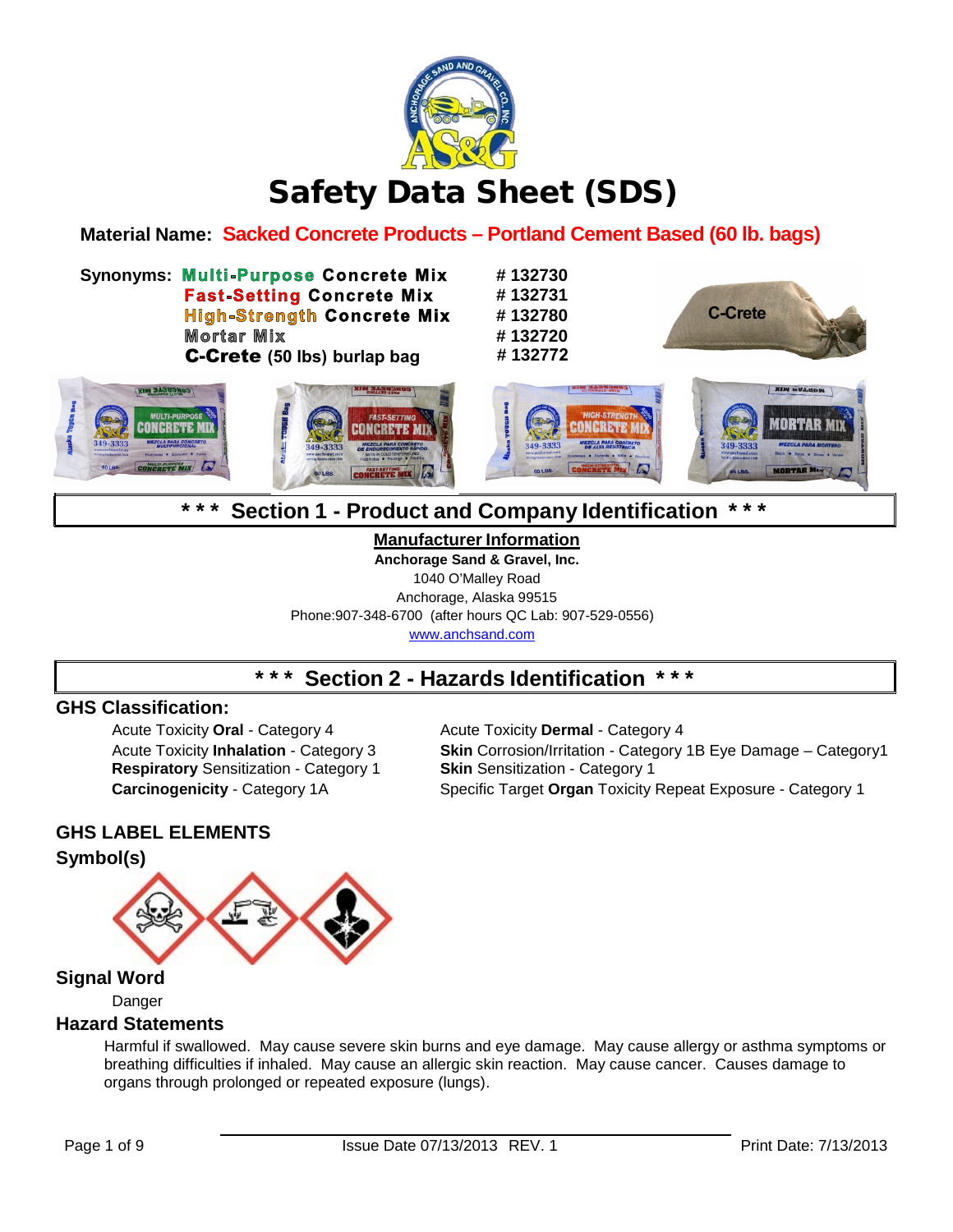**Material Name: Sacked Concrete Products – Portland Cement Based (60 lb. bags)**

### **Precautionary Statements**

#### **Prevention**

Wash exposed appendages thoroughly after handling. Do not eat, drink or smoke when using this product. Wear protective gloves/protective clothing/eye protection/face protection. Contaminated work clothing must not be allowed out of the workplace. Obtain special instructions before use. Do not handle until all safety precautions have been read and understood. Do not breathe dust/fume/gas/mist/vapors/spray. Use only outdoors or in a well-ventilated area. In case of inadequate ventilation wear respiratory protection.

#### **Response**

**If swallowed**: Rinse mouth. Do NOT induce vomiting. If conscious, have the victim drink plenty of water - Immediately call a poison center/doctor.

**If on skin (or hair):** Wash skin with cool water and pH-neutral soap or mild detergent. Seek medical treatment if irritation or inflammation develops or persists. Seek immediate medical treatment in the event of burns.

**If inhaled:** Remove victim to fresh air and keep at rest in a position comfortable for breathing. Seek medical help if coughing and other symptoms do not subside. Inhalations of large amounts of Portland cement require immediate medical attention - call a poison center or doctor/physician.

**If in eyes:** Rinse cautiously with water for at least 15 minutes. Remove contact lenses, if present and easy to do. Continue rinsing. Immediately call a poison center/doctor.

#### **Storage**

Suitable for either interior or exterior storage and is not affected by temperature or weather.

#### **Disposal**

Dispose of contents/container in accordance with local/regional/international regulations.

## **\* \* \* Section 3 - Composition / Information on Ingredients \* \* \***

| CAS#       | <b>Component</b>                                                          | <b>Percent</b> |
|------------|---------------------------------------------------------------------------|----------------|
| 65997-15-1 | Cement, portland, chemicals                                               | $10 - 30$      |
| 1317-65-3  | Limestone                                                                 | $0 - 5$        |
| 13397-24-5 | Gypsum (Ca(SO4).2H2O)                                                     | $0 - 7$        |
| 14808-60-7 | Crystalline Silica – Quartz (concrete sand & aggregates meeting ASTM C33) | $70 - 90$      |

### **Component Information/Information on Non-Hazardous Components**

#### **General Product Information**

Product contains locally sourced aggregates meeting ASTM C33 specifications and a cementitious product which contain the following trace elements: Portland cement is made from materials mined from the earth and is processed using energy provided by fuels. Trace amounts of naturally occurring, potentially harmful chemical might be detected during chemical analysis. For example, Portland cement may contain up to 1.50 % insoluble residue, some of which may be free crystalline silica. Other trace constituents may include calcium oxide, free magnesium oxide, potassium and sodium sulfate compounds, and trace metal compounds.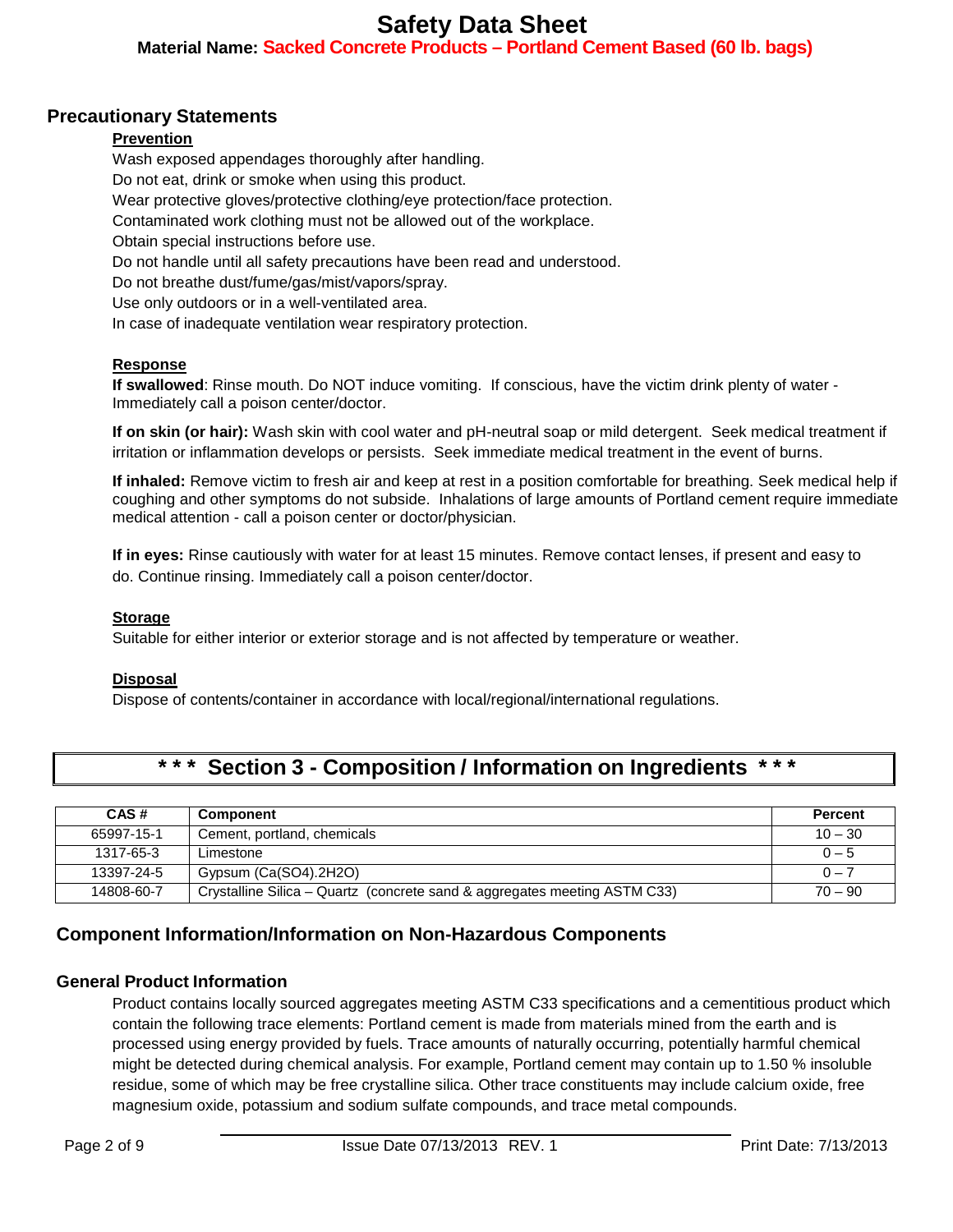**Material Name: Sacked Concrete Products – Portland Cement Based (60 lb. bags)**

## **\* \* \* Section 4 - First Aid Measures \* \* \***

#### **First Aid: Eyes**

Immediately flush eyes thoroughly with water. Continue flushing eye for at least 15 minutes, including under lids, to remove all particles. Call physician immediately.

#### **First Aid: Skin**

Wash skin with cool water and pH-neutral soap or a mild detergent intended for use on skin. Seek medical treatment in all cases of prolonged exposure to wet cement, cement mixtures, liquids from fresh cement products, or prolonged wet skin exposure to the dry cement.

#### **First Aid: Ingestion**

Do not induce vomiting. If conscious, have the victim drink plenty of water and call a physician immediately.

#### **First Aid: Inhalation**

Remove to fresh air. Seek medical help if coughing and other symptoms do not subside. (Inhalation of gross amounts of Portland cement requires immediate medical attention.)

## **\* \* \* Section 5 - Fire Fighting Measures \* \* \***

#### **General Fire Hazards**

See Section 9 for Flammability Properties. Non-combustible.

### **Hazardous Combustion Products**

**None** 

#### **Extinguishing Media**

Use appropriate extinguishing media for surrounding fire.

#### **Unsuitable Extinguishing Media**

None

#### **Fire Fighting Equipment/Instructions**

Firefighters should wear full protective gear.

**\* \* \* Section 6 - Accidental Release Measures \* \* \***

#### **Recovery and Neutralization**

Stop the flow of material, if this is without risk.

#### **Materials and Methods for Clean-Up**

Collect dry material using a scoop. Avoid actions that cause dust to become airborne. Avoid inhalation of dust and contact with skin. Scrape up wet material and place in an appropriate container. Allow the material to dry before disposal.

#### **Emergency Measures**

Isolate area. Keep unnecessary personnel away.

#### **Personal Precautions and Protective Equipment**

Wear appropriate personal protective equipment as described in Section 8.

#### **Environmental Precautions**

Do not attempt to wash Portland cement down sewers or storm drains.

#### **Prevention of Secondary Hazards**

None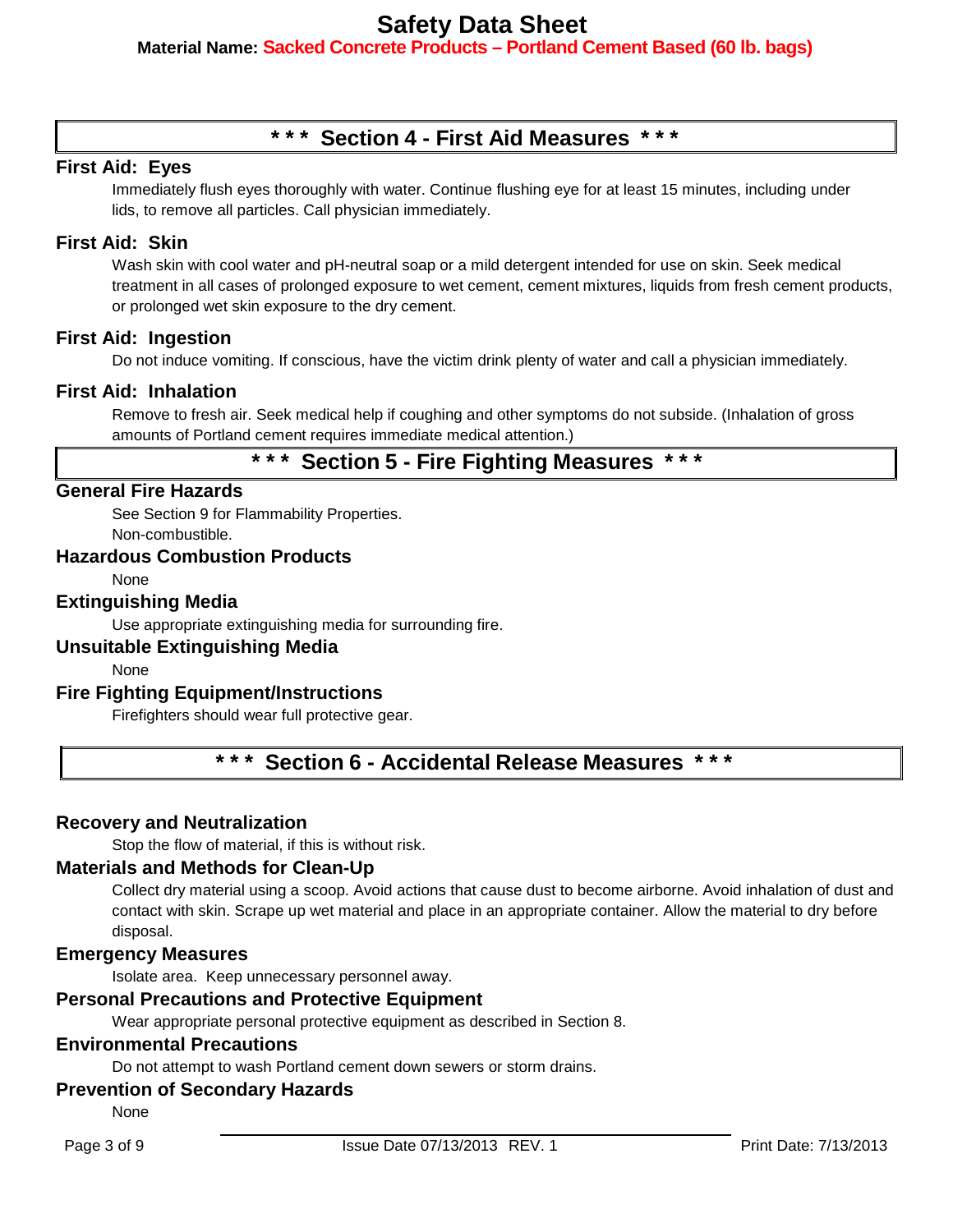**Material Name: Sacked Concrete Products – Portland Cement Based (60 lb. bags)**

### **\* \* \* Section 7 - Handling and Storage \* \* \***

#### **Handling Procedures**

Avoid prolonged or repeated breathing of dust. Avoid contact with eyes and skin. Promptly remove dusty clothing or clothing which is wet with cement fluids and launder before reuse. Wash thoroughly after exposure to dust or wet cement mixtures.

#### **Storage Procedures**

Normal interior or exterior temperatures and pressures do not affect the material.

#### **Incompatibilities**

Wet Portland cement is alkaline. As such it is incompatible with acids, ammonium salts and aluminum metal.

## **\* \* \* Section 8 - Exposure Controls / Personal Protection \* \* \***

#### **Component Exposure Limits**

#### **Cement, portland, chemicals (65997-15-1)**

ACGIH: 1 mg/m3 TWA (particulate matter containing no asbestos and <1% crystalline silica, respirable fraction)

- OSHA: 15 mg/m3 TWA (total dust); 5 mg/m3 TWA (respirable fraction)
- NIOSH: 10 mg/m3 TWA (total dust); 5 mg/m3 TWA (respirable dust)

#### **Limestone (1317-65-3)**

OSHA: 15 mg/m3 TWA (total dust); 5 mg/m3 TWA (respirable fraction) NIOSH: 10 mg/m3 TWA (total dust); 5 mg/m3 TWA (respirable dust)

#### **Gypsum (Ca(SO4).2H2O) (13397-24-5)**

ACGIH: 10 mg/m3 TWA (inhalable fraction, listed under Calcium sulfate) OSHA: 15 mg/m3 TWA (total dust); 5 mg/m3 TWA (respirable fraction) NIOSH: 10 mg/m3 TWA (total dust); 5 mg/m3 TWA (respirable dust)

#### **Quartz (14808-60-7)**

ACGIH: 0.025 mg/m3 TWA (respirable fraction) NIOSH: 0.05 mg/m3 TWA (respirable dust)

#### **Engineering Measures**

Avoid actions that cause dust to become airborne. Use local exhaust or general dilution ventilation to control exposure within applicable limits.

#### **Personal Protective Equipment: Respiratory**

Use local or general ventilation to control exposures below applicable exposure limits. NIOSH or MSHA approved particulate filter respirators should be used in the context of respiratory protection program meeting the requirements of the OSHA respiratory protection standard [29 CFR 1910.134] to control exposures when ventilation or other controls are inadequate or discomfort or irritation is experienced. Respirator and/or filter cartridge selection should be based on American National Standards Institute (ANSI) Standards Z88.2 Practices for Respiratory Protection.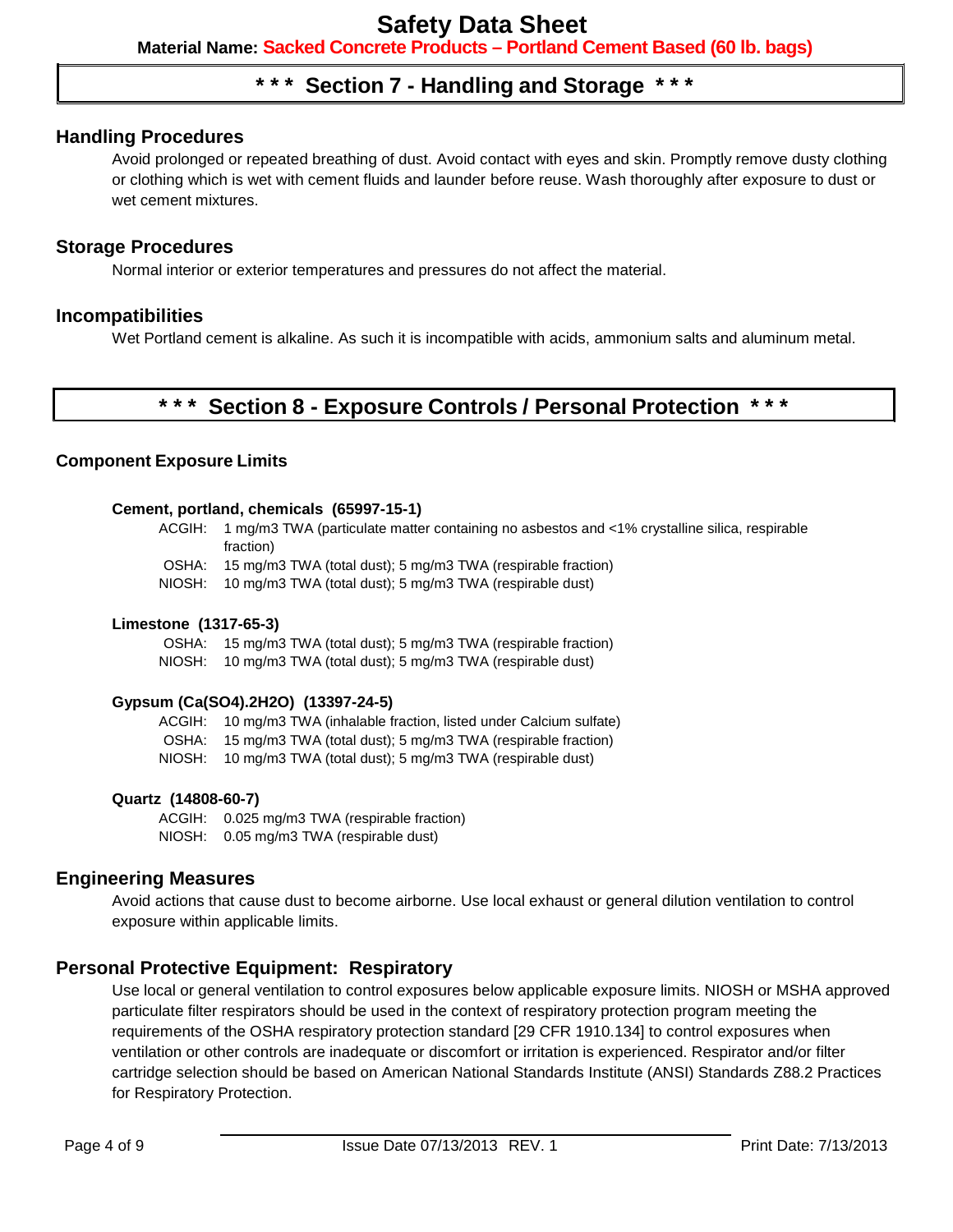**Material Name: Sacked Concrete Products – Portland Cement Based (60 lb. bags)**

#### **Personal Protective Equipment: Hands**

Where prolonged exposure to unhardened concrete products might occur, wear impervious gloves to eliminate skin contact. Do not rely on barrier creams; barrier creams should not be used in place of gloves. Periodically wash areas contacted by wet cement or its dry ingredients with a pH neutral soap and water. Wash again at the end of the work. If irritation occurs, immediately wash the affected area and seek treatment.

### **Personal Protective Equipment: Eyes**

When engaged in activities where wet concrete or its dry ingredients could contact the eye, wear safety glasses with side shields or goggles. In extremely dusty environments and unpredictable environments, wear unvented or indirectly vented goggles to avoid eye irritation or injury. Contact lenses should not be worn when working with Portland cement or fresh cement products.

### **Personal Protective Equipment: Skin and Body**

Where prolonged exposure to unhardened concrete products might occur, wear impervious clothing to eliminate skin contact. Where required, wear boots that are impervious to water to eliminate foot and ankle exposure. If clothing becomes saturated with wet concrete, it should be removed and replaced with clean dry clothing.

### **Section 9 - Physical & Chemical Properties**

| Appearance:                     | Gray powder.     | Odor:                           | None      |
|---------------------------------|------------------|---------------------------------|-----------|
| <b>Physical State:</b>          | Solid            | pH:                             | $12 - 13$ |
| <b>Vapor Pressure:</b>          | Not Applicable   | <b>Vapor Density:</b>           | Not A     |
| <b>Boiling Point:</b>           | Not Applicable   | <b>Melting Point:</b>           | Not A     |
| Solubility (H2O):               | Slightly soluble | <b>Specific Gravity:</b>        | 3.15      |
| <b>Evaporation Rate:</b>        | Not Applicable   | VOC:                            | Not D     |
| Octanol/H2O Coeff.:             | Not Determined   | <b>Flash Point:</b>             | None      |
| <b>Flash Point Method:</b>      | None             | <b>Upper Flammability Limit</b> | None      |
|                                 |                  | (UEL):                          |           |
| <b>Lower Flammability Limit</b> | None             | <b>Burning Rate:</b>            | None      |
| (LFL):                          |                  |                                 |           |

**Auto Ignition:** Not Combustible

**Ador:** None **pH:** 12-13 (in water) **Vapor Density:** Not Applicable **Melting Point:** Not Applicable **Specific Gravity:** 3.15 **VOC:** Not Determined **(UFL): Burning Rate: None** 

## **Section 10 - Chemical Stability & Reactivity Information**

#### **Chemical Stability**

This is a stable material.

#### **Hazardous Reaction Potential**

Will not occur.

#### **Conditions to Avoid**

Unintentional contact with water.

#### **Incompatible Products**

Wet Portland cement is alkaline. As such it is incompatible with acids, ammonium salts and aluminum metal.

#### **Hazardous Decomposition Products**

Will not spontaneously occur. Adding water results in hydration and produces (caustic) calcium hydroxide.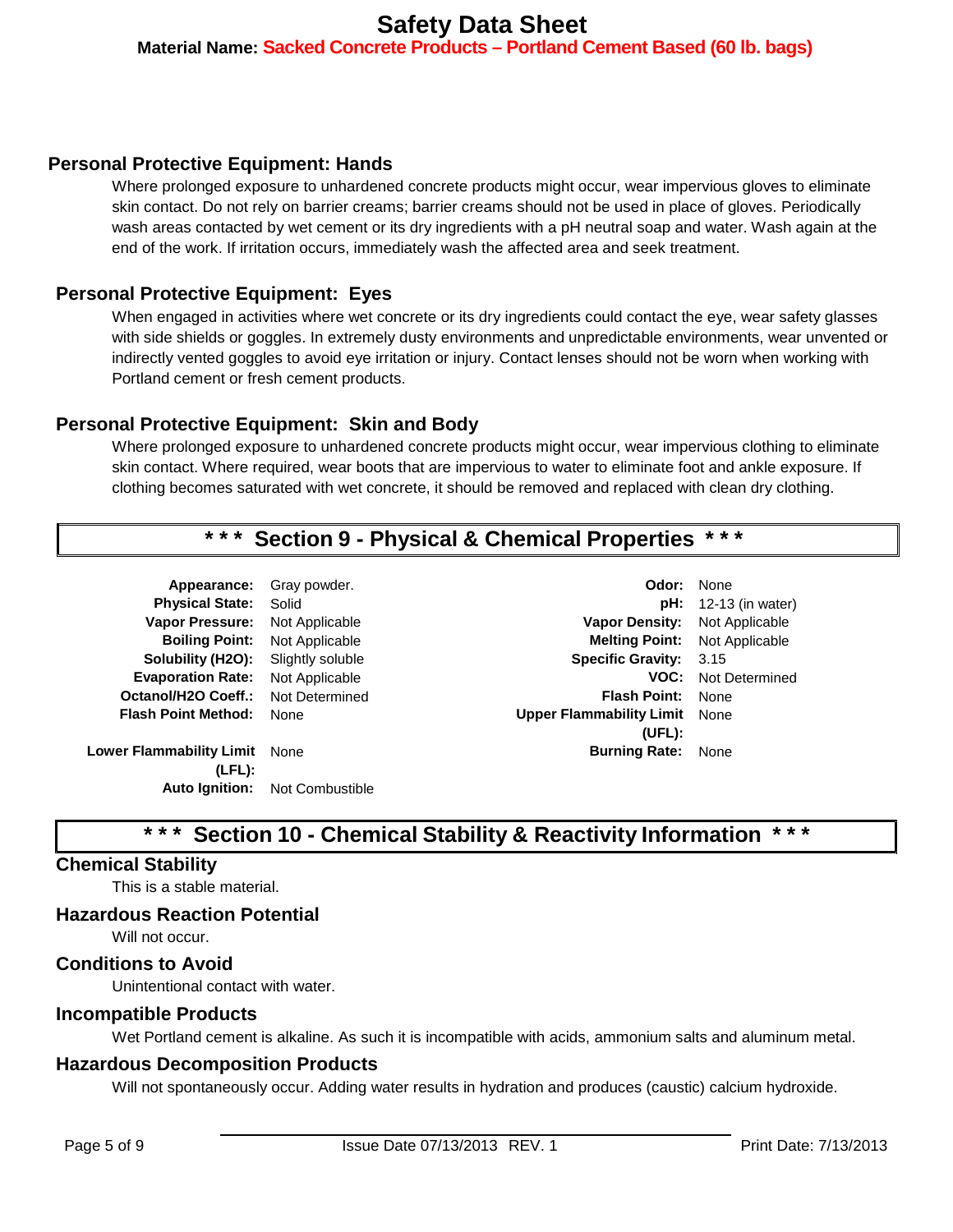**Material Name: Sacked Concrete Products – Portland Cement Based (60 lb. bags)**

## **\* \* \* Section 11 - Toxicological Information \* \* \***

### **Acute Toxicity**

### **Component Analysis - LD50/LC50**

**Quartz (14808-60-7)** Oral LD50 Rat 500 mg/kg

### **Potential Health Effects: Skin Corrosion Property/Stimulativeness**

Discomfort or pain cannot be relied upon to alert a person to a hazardous skin exposure. Consequently, the only effective means of avoiding skin injury or illness involves minimizing skin contact, particularly contact with wet cement. Exposed persons may not feel discomfort until hours after the exposure has ended and significant injury has occurred. Exposure during the handling or mixing of the dry ingredients in Portland cement may cause drying of the skin with consequent mild irritation or more significant effects attributable to aggravation of other conditions. Exposure to wet concrete may cause more severe skin effects including thickening, cracking or fissuring of the skin. Prolonged exposure can cause severe skin damage in the form of (caustic) chemical burns.

#### **Potential Health Effects: Eye Critical Damage/ Stimulativeness**

Exposure to airborne dust during the handling or mixing of the dry ingredients in Portland cement may cause immediate or delayed irritation or inflammation. Eye contact by splashes of wet concrete may cause effects ranging from moderate eye irritation to chemical burns and blindness. Such exposures require immediate first aid (see Section 4) and medical attention to prevent significant damage to the eye.

#### **Potential Health Effects: Ingestion**

Although inadvertent ingestion of small quantities of wet concrete or its dry ingredients are not known to be harmful, accidental ingestion of larger quantities can be harmful and requires immediate medical attention.

#### **Potential Health Effects: Inhalation**

Exposure to Portland cement in excess of the applicable TLV or PEL (see section 2) may cause or aggravate other lung conditions. The ingredients in Portland cement may contain trace amounts of crystalline silica. Exposure to these ingredients in excess of the applicable TLV or PEL (see Section 2) may cause or aggravate other lung conditions. Exposure to Portland cement may cause irritation to the moist mucous membranes of the nose, throat, and upper respiratory system. It may also leave unpleasant deposits in the nose.

#### **Respiratory Organs Sensitization/Skin Sensitization**

May cause allergy or asthma symptoms or breathing difficulties if inhaled. Some individuals may exhibit an allergic response upon exposure to wet concrete. The response may appear in a variety of forms ranging from a mild rash to severe skin ulcers. Persons already sensitized may react to their first contact with the product. Other persons may first experience this effect after years of contact with Portland cement products.

#### **Generative Cell Mutagenicity**

This product is not reported to have any mutagenic effects.

#### **Carcinogenicity**

#### **A: General Product Information**

May cause cancer as prolonged and repeated exposure to airborne free respirable crystalline silica can result in lung disease and/or lung cancer. IARC states that crystalline silica in the form of quartz or cristobalite from occupational sources is carcinogenic to humans (Group 1).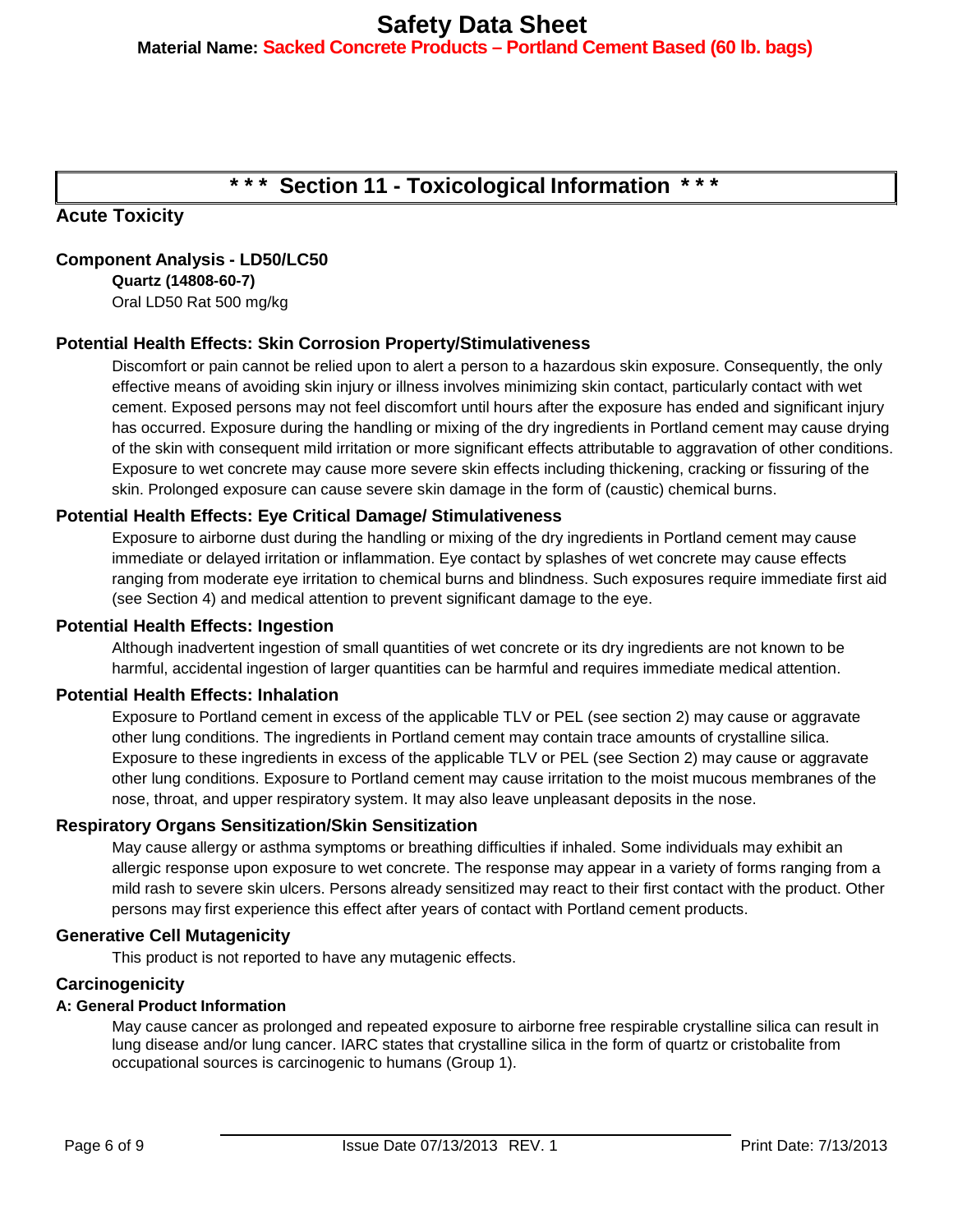### **Material Name: Sacked Concrete Products – Portland Cement Based (60 lb. bags)**

#### **B: Component Carcinogenicity**

**Cement, portland, chemicals (65997-15-1)**

ACGIH: A4 - Not Classifiable as a Human Carcinogen

#### **Quartz (14808-60-7)**

- ACGIH: A2 Suspected Human Carcinogen
- NIOSH: potential occupational carcinogen
	- NTP: Known Human Carcinogen (respirable size) (Select Carcinogen)
	- IARC: Monograph 100C [2012] (listed under Crystalline silica inhaled in the form of quartz or cristobalite from occupational sources); Monograph 68 [1997] (Group 1 (carcinogenic to humans))

#### **Reproductive Toxicity**

This product is not reported to have any reproductive toxicity effects.

#### **Specified Target Organ General Toxicity: Single Exposure**

This product is not reported to have any single exposure specific target organ toxicity effects.

#### **Specified Target Organ General Toxicity: Repeated Exposure**

Causes damage to organs through prolonged or repeated exposure (lungs).

#### **Aspiration Respiratory Organs Hazard**

This product is not reported to have any aspiration hazards.

### **\* \* \* Section 12 - Ecological Information \* \* \***

#### **Ecotoxicity**

#### **A: General Product Information**

This product is not reported to have any ecotoxicity effects.

#### **B: Component Analysis - Ecotoxicity - Aquatic Toxicity**

No ecotoxicity data are available for this product's components.

#### **Persistence/Degradability**

No information available for the product.

#### **Bioaccumulation**

No information available for the product.

#### **Mobility in Soil**

No information available for the product.

## **\* \* \* Section 13 - Disposal Considerations \* \* \***

#### **Waste Disposal Instructions**

See Section 7 for Handling Procedures. See Section 8 for Personal Protective Equipment recommendations.

#### **Disposal of Contaminated Containers or Packaging**

Dispose of contents/container in accordance with local/regional/national/international regulations.

## **\* \* \* Section 14 - Transportation Information \* \* \***

#### **DOT Information**

**Shipping Name:** Not Regulated.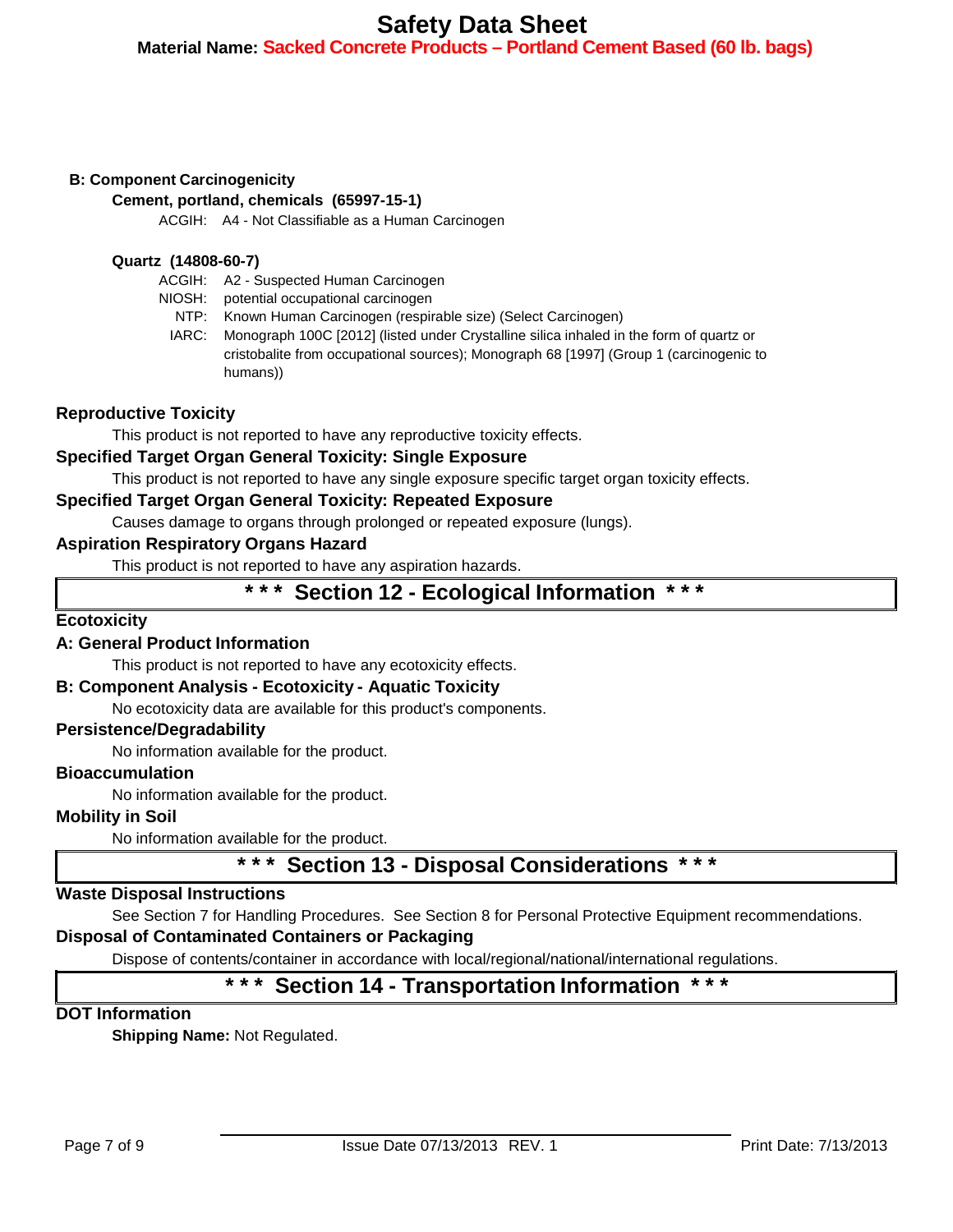**Material Name: Sacked Concrete Products – Portland Cement Based (60 lb. bags)**

## **\* \* \* Section 15 - Regulatory Information \* \* \***

### **Regulatory Information**

#### **US Federal Regulations**

#### **Component Analysis**

None of this products components are listed under SARA Section 302 (40 CFR 355 Appendix A), SARA Section 313 (40 CFR 372.65), or CERCLA (40 CFR 302.4).

#### **State Regulations**

#### **Component Analysis - State**

The following components appear on one or more of the following state hazardous substances lists:

| <b>Component</b>            | <b>CAS</b> | CА | ΜA        | <b>MN</b> | NJ  | PА         | <b>RI</b> |
|-----------------------------|------------|----|-----------|-----------|-----|------------|-----------|
| Cement, portland, chemicals | 65997-15-1 | No | Yes       | Yes       | Yes | Yes        | No        |
| Limestone                   | 1317-65-3  | No | Yes       | Yes       | Yes | Yes        | <b>No</b> |
| Gypsum (Ca(SO4).2H2O)       | 13397-24-5 | No | <b>No</b> | Yes       | Yes | <b>Yes</b> | <b>No</b> |
| Quartz                      | 14808-60-7 | No | Yes       | Yes       | Yes | Yes        | No        |

The following statement(s) are provided under the California Safe Drinking Water and Toxic Enforcement Act of 1986 (Proposition 65):

WARNING! This product contains chemicals known to the state of California to cause cancer, birth defects, or other reproductive harm.

#### **Component Analysis - WHMIS IDL**

No components are listed in the WHMIS IDL. **Additional Regulatory Information**

#### **Component Analysis - Inventory**

| <b>Component</b>            | CAS#       | <b>TSCA</b> | <b>CAN</b>  | <b>EEC</b>    |
|-----------------------------|------------|-------------|-------------|---------------|
| Cement, portland, chemicals | 65997-15-1 | Yes         | DSL         | <b>EINECS</b> |
| Limestone                   | 1317-65-3  | Yes         | <b>NDSL</b> | <b>EINECS</b> |
| Gypsum (Ca(SO4).2H2O)       | 13397-24-5 | No          | DSL         | No.           |
| Quartz                      | 14808-60-7 | Yes         | <b>DSL</b>  | <b>EINECS</b> |